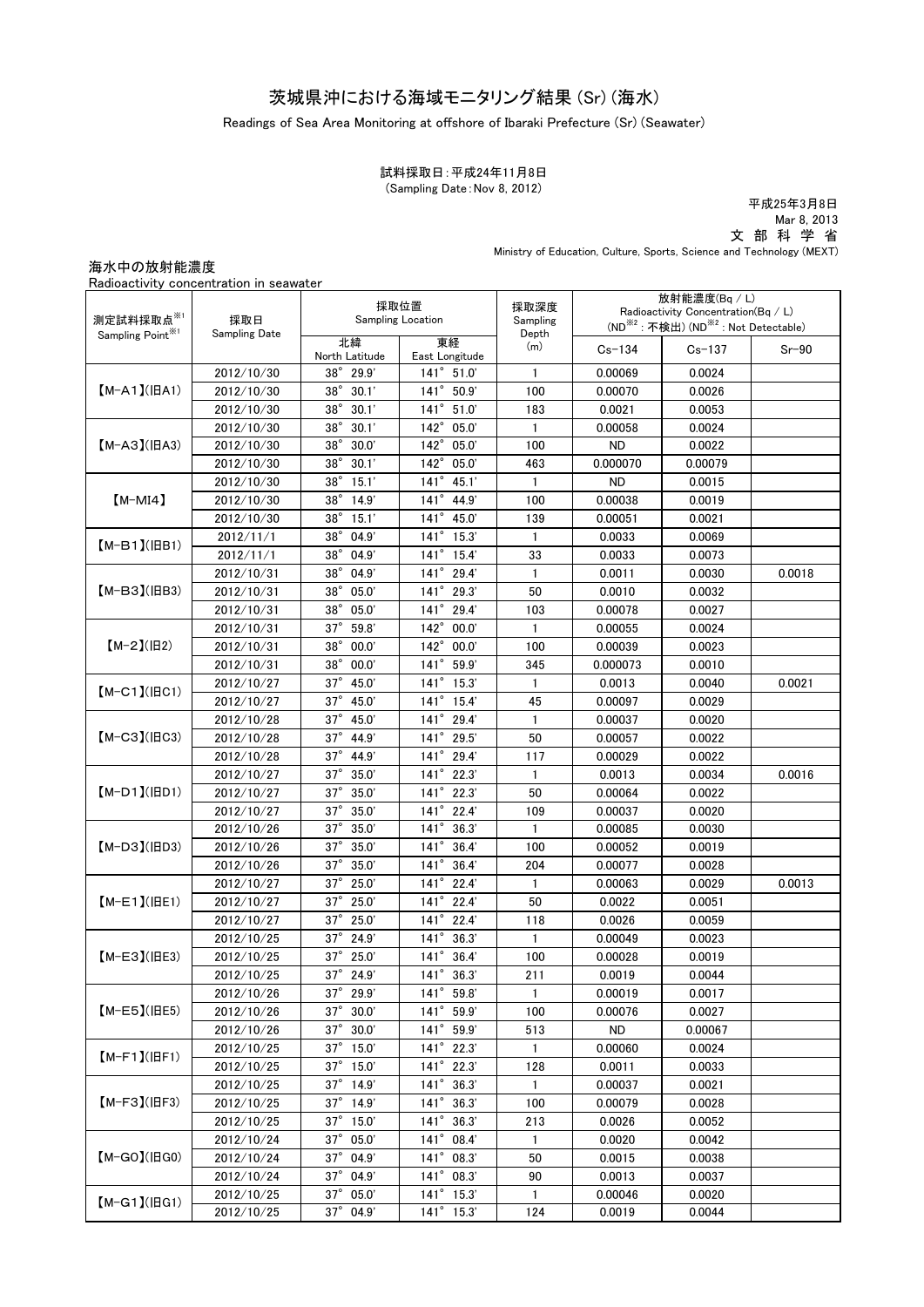| 測定試料採取点※1<br>採取日<br><b>Sampling Date</b><br>Sampling Point <sup>※1</sup> | 採取位置<br><b>Sampling Location</b> |                       | 採取深度<br>Sampling<br>Depth | 放射能濃度(Bq/L)<br>Radioactivity Concentration(Bq / L)<br>(ND <sup>※2</sup> : 不検出) (ND <sup>※2</sup> : Not Detectable) |            |            |         |
|--------------------------------------------------------------------------|----------------------------------|-----------------------|---------------------------|--------------------------------------------------------------------------------------------------------------------|------------|------------|---------|
|                                                                          |                                  | 北緯<br>North Latitude  | 東経<br>East Longitude      | (m)                                                                                                                | $Cs - 134$ | $Cs - 137$ | $Sr-90$ |
|                                                                          | 2012/11/4                        | 05.0'<br>$37^\circ$   | 141° 29.4'                | 1                                                                                                                  | 0.00073    | 0.0026     |         |
| $[M-G3]$ ( $H$ G3)                                                       | 2012/11/4                        | $37^\circ$<br>05.0'   | 141° 29.4'                | 100                                                                                                                | 0.00045    | 0.0021     |         |
|                                                                          | 2012/11/4                        | 05.0'<br>$37^\circ$   | $141^\circ$<br>29.3'      | 190                                                                                                                | 0.0019     | 0.0050     |         |
| $[M-G4](HG4)$                                                            | 2012/11/4                        | $37^\circ$<br>00.0'   | $141^\circ$<br>45.0'      | $\mathbf{1}$                                                                                                       | 0.00092    | 0.0030     |         |
|                                                                          | 2012/11/4                        | $37^\circ$<br>00.0'   | $141^\circ$<br>45.0'      | 100                                                                                                                | 0.00036    | 0.0022     |         |
|                                                                          | 2012/11/4                        | $37^\circ$<br>00.0'   | $141^\circ$<br>45.0       | 647                                                                                                                | <b>ND</b>  | 0.00046    |         |
| $(M-H1)(HH1)$                                                            | 2012/11/5                        | $36^\circ$<br>54.9'   | $141^\circ$<br>08.3       | $\mathbf{1}$                                                                                                       | 0.00077    | 0.0029     |         |
|                                                                          | 2012/11/5                        | $36^{\circ}$<br>55.0' | 141° 08.4'                | 119                                                                                                                | 0.0012     | 0.0033     |         |
|                                                                          | 2012/11/5                        | 55.0'<br>$36^\circ$   | 22.4'<br>$141^\circ$      | $\mathbf{1}$                                                                                                       | 0.00075    | 0.0025     |         |
| $[M-H3](HH3)$                                                            | 2012/11/5                        | $36^\circ$<br>55.0'   | $141^\circ$<br>22.4'      | 100                                                                                                                | 0.00091    | 0.0028     |         |
|                                                                          | 2012/11/5                        | $36^\circ$<br>55.0'   | $141^\circ$<br>22.4'      | 215                                                                                                                | 0.0021     | 0.0055     |         |
| $[M-IO](\vert$ HIO)                                                      | 2012/11/3                        | 45.0'<br>$36^\circ$   | $140^\circ$<br>52.9'      | $\mathbf{1}$                                                                                                       | 0.0041     | 0.0087     |         |
|                                                                          | 2012/11/3                        | $36^\circ$<br>45.0'   | $140^\circ$<br>53.1'      | 63                                                                                                                 | 0.0045     | 0.0096     |         |
| $[M-I1]( H1)$                                                            | 2012/11/3                        | $36^\circ$<br>45.0    | $140^\circ$<br>57.0'      | $\mathbf{1}$                                                                                                       | 0.00040    | 0.0019     |         |
|                                                                          | 2012/11/3                        | $36^\circ$<br>45.1'   | 57.0'<br>$140^\circ$      | 50                                                                                                                 | 0.00045    | 0.0020     |         |
|                                                                          | 2012/11/3                        | $36^\circ$<br>45.0'   | $140^\circ$<br>56.9'      | 86                                                                                                                 | 0.0015     | 0.0038     |         |
|                                                                          | 2012/11/5                        | $36^\circ$<br>45.0'   | $141^\circ$<br>11.0'      | $\mathbf{1}$                                                                                                       | 0.00068    | 0.0024     |         |
| $[M-I3](H13)$                                                            | 2012/11/5                        | $36^\circ$<br>45.0'   | $141^\circ$<br>11.0'      | 100                                                                                                                | 0.00054    | 0.0021     |         |
|                                                                          | 2012/11/5                        | $36^\circ$<br>44.9    | $141^\circ$<br>11.0'      | 171                                                                                                                | 0.0021     | 0.0045     |         |
| $(M-J1)(HJI)$                                                            | 2012/11/7                        | $36^\circ$<br>25.0'   | $140^\circ$<br>43.0       | $\mathbf{1}$                                                                                                       | 0.0057     | 0.013      | 0.0020  |
|                                                                          | 2012/11/7                        | $36^\circ$<br>25.0'   | $140^\circ$<br>43.0       | 38                                                                                                                 | 0.0026     | 0.0053     |         |
| $[M-J3](HJ3)$                                                            | 2012/11/8                        | $36^{\circ}$<br>25.0' | $141^\circ$<br>04.1'      | $\mathbf{1}$                                                                                                       | 0.00075    | 0.0028     |         |
|                                                                          | 2012/11/8                        | $36^\circ$<br>25.1'   | $141^\circ$<br>04.0'      | 100                                                                                                                | 0.00084    | 0.0027     |         |
|                                                                          | 2012/11/8                        | $36^\circ$<br>25.0'   | $141^\circ$<br>04.0'      | 554                                                                                                                | 0.00017    | 0.00077    |         |
| $[M-IB2]$                                                                | 2012/11/7                        | $36^\circ$<br>25.0'   | $140^\circ$<br>51.0'      | 1                                                                                                                  | 0.0012     | 0.0035     |         |
|                                                                          | 2012/11/7                        | $36^\circ$<br>25.0'   | $140^\circ$<br>50.9'      | 102                                                                                                                | 0.00072    | 0.0027     |         |
| $[M-K1](HK1)$                                                            | 2012/11/8                        | $36^\circ$<br>03.9'   | $140^\circ$<br>43.0       | $\mathbf{1}$                                                                                                       | 0.011      | 0.019      | 0.0023  |
|                                                                          | 2012/11/8                        | $36^\circ$<br>04.0'   | $140^\circ$<br>43.0       | 21                                                                                                                 | 0.0064     | 0.013      |         |
| $[M-IB4]$                                                                | 2012/11/8                        | $36^\circ$<br>04.9'   | $140^\circ$<br>51.9'      | 1                                                                                                                  | 0.00063    | 0.0025     |         |
|                                                                          | 2012/11/8                        | $36^\circ$<br>05.1'   | $140^\circ$<br>51.9'      | 107                                                                                                                | 0.0011     | 0.0033     |         |
| $[M-L1]( HL1)$                                                           | 2012/11/9                        | $35^\circ$<br>45.0'   | $140^\circ$<br>57.0'      | 1                                                                                                                  | 0.0014     | 0.0038     |         |
|                                                                          | 2012/11/9                        | $35^\circ$<br>45.0'   | $140^\circ$<br>57.0'      | 33                                                                                                                 | 0.0022     | 0.0050     |         |
| $[M-L3](HL3)$                                                            | 2012/11/9                        | $35^\circ$<br>45.0'   | $141^\circ$<br>11.0'      | $\mathbf{1}$                                                                                                       | 0.0014     | 0.0038     |         |
|                                                                          | 2012/11/9                        | $35^\circ$<br>45.1'   | $141^\circ$<br>11.0'      | 100                                                                                                                | 0.0012     | 0.0034     |         |
|                                                                          | 2012/11/9                        | $35^\circ$<br>45.0'   | $141^\circ$<br>11.0'      | 152                                                                                                                | 0.00054    | 0.0025     |         |
| $(M-24)(H24)$                                                            | 2012/11/9                        | $35^\circ$<br>30.0'   | $141^\circ$<br>00.0'      | 1                                                                                                                  | <b>ND</b>  | 0.0013     |         |
|                                                                          | 2012/11/9                        | 35° 30.0'             | 140° 59.9'                | 100                                                                                                                | 0.00055    | 0.0022     |         |

※1 【 】内の番号は、図の測点番号に対応。

※1 The character enclosed in parentheses indicates Sampling Point in figure.

※2 NDの記載は、海水の放射能濃度の検出値が検出下限値を下回る場合。

【M-A3】(旧A3):Cs-134 0.00074 Bq/L、【M-E5】(旧E5):Cs-134 0.000070 Bq/L、【M-G4】(旧G4):Cs-134 0.000060 Bq/L、【M-MI4】:Cs-134 0.00012 Bq/L、【M-24】(旧24):Cs-134 0.00021 Bq/L ※2 ND indicates the case that the detected radioactivity concentration in seawater was lower than the detection limits.

【M-A3】(old A3):Cs-134 0.00074 Bq/L、【M-E5】(old E5):Cs-134 0.000070 Bq/L、【M-G4】(old G4):Cs-134 0.000060 Bq/L、【M-MI4】:Cs-134 0.00012 Bq/L, 【M-24】(old 24):Cs-134 0.00021 Bq/L

\* 文部科学省の委託事業により、(公財)海洋生物環境研究所が採取した試料を(株)環境総合テクノスが分析。

\* The samples of seawater collected by Marine Ecology Research Institute (MERI) were analyzed by The General Environmental Technos Co. Ltd.,

on the request of Ministry of Education, Culture, Sports, Science and Technology(MEXT).

\* 「水浴場の放射性物質に関する指針について(改訂版)」(環境省)において、自治体等が水浴場開設の判断を行う際に考慮する、水浴場の放射性物質に係る水質の目安は、以下のとおり。 -放射性セシウム(放射性セシウム134及び放射性セシウム137の合計)が10Bq/L以下

\* "Guidelines for Radioactive Substances in Bathing Areas" released by Ministry of Environment gives an indication of the water quality for municipalities to open bathing areas as follows : - The concentration of radioactive Cs (Cs-134 and Cs-137) is lower than or equal to 10 Bq/L.

\* 太字下線データが今回追加分。それ以外は、平成24年12月21日及び平成25年1月15日に公表済み。

\* Boldface and underlined readings are new. Others were published on Dec 21, 2012 and Jan 15, 2013.

(参考)

平成20-22年度「海洋環境放射能総合評価事業」の宮城海域、福島第一海域(福島第一発電所から約25km付近)及び茨城海域の表層海水の環境放射能調査の結果:

(宮城海域) Sr-90: 0.00092~0.0014Bq/L、(福島第一海域) Sr-90: 0.00091~0.0013Bq/L、(茨城海域) Sr-90: 0.00093~0.0014Bq/L

(Reference)

The results of the environmental radioactivity measurement in the outer layer of the seawater in the sea area around Miyagi, Fukushima Dai-ichi NPP (around 25km distance from Fukushima Dai-ichi NPP) and Ibaraki shown in the report "Oceanic Environmental Radioactivity Synthesis Evaluation Business " FY 2008-2010 :

(The sea area of Miyagi) Sr-90: 0.00092~0.0014Bq/L, (The sea area around Fukushima Dai-ichi NPP) Sr-90: 0.00091~0.0013Bq/L, (The sea area of Ibaraki) Sr-90: 0.00093~0.0014Bq/L